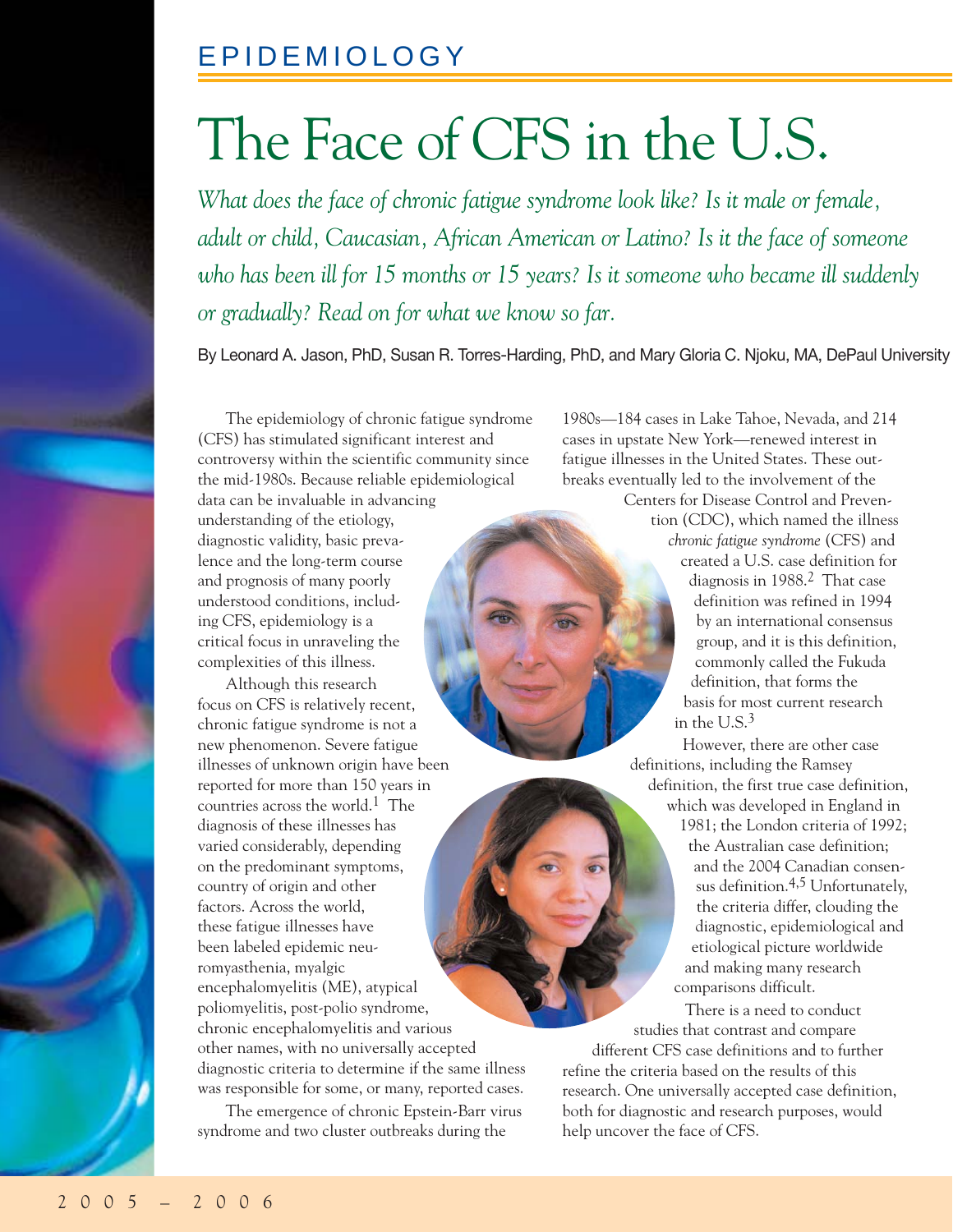#### **How many Americans have CFS?**

In the United States, we have been trying to paint an accurate epidemiological picture of CFS since 1988, less than 20 years. Early studies, including physician-based surveillance studies, significantly underestimated the prevalence of CFS. Over time, new epidemiology studies were undertaken, leading to dramatic increases in prevalence estimates and refinements in study methodology. Here is a rundown of key first- and second-generation studies:

 $\blacktriangleright$  The first widely publicized study of CFS epidemiology was done by the CDC in the late 1980s. Prevalence rates of CFS were found to range from 4.0 to 8.7 individuals per 100,000 cases, but the study only included information from physicians in four cities who identified patients with specific fatigue-related symptoms.<sup>6</sup>

In 1993 DePaul University researchers interviewed a random community-based sample of adults in Chicago.7 The research team found 200 individuals per 100,000 with CFS, which was considerably higher than the rate originally reported by the CDC. The sample size for this study, however, was relatively small, with only 1,031 participants.

▶ The CDC conducted a community-based survey in San Francisco in 1994.<sup>8</sup> Investigators contacted 8,004 random households by phone, obtaining information on 6,970 adult and minor residents. Researchers estimated the prevalence of CFS-like illness to be between 76 and 233 per 100,000. Unfortunately, medical and psychiatric evaluations weren't included in this study, so it's not known how many of the people who reported the symptoms of CFS would actually meet the criteria after completing a medical evaluation.

 $\blacktriangleright$  In 1995 Buchwald and associates found rates from 75 to 267 per 100,000 in a sample of individuals enrolled in an HMO.9 Because respondents all had access to an HMO, individuals lacking access to the health care system were underrepresented.

▶ The DePaul research team conducted a larger community-based study from 1995 to 1998, contacting households in Chicago by telephone.10 Some 18,675 individuals were screened for CFS symptoms, and individuals who self-reported symptoms of CFS were asked to complete a medical workup to determine whether they fully met the 1994 Fukuda criteria for CFS. A prevalence rate of

Fast Facts

- As many as 900,000 Americans have CFS according to the Centers for Disease Control and Prevention (CDC) and research conducted by DePaul University.
- The phrase yuppie flu, coined in the 1980s to describe CFS, turned out to be wrong on almost all counts. The illness occurs most often in people aged 40-59, and it's more common in lower-income than affluent individuals. While most patients aren't young, affluent professionals, many do experience severe flu-like symptoms, so that part of the name was correct.
- Approximately 3 to 5 times more women have CFS than men.
- CFS occurs in all ethnic and racial groups, and in countries around the world.
- Although CFS is less common in children than in adults, very little is known about the occurrence of this illness in children. Studies suggest CFS is more prevalent in adolescents than younger children.
- Between 63% and 77% of adult CFS patients in community-based samples experience gradual onset of the illness, while the remainder become ill suddenly and can often name the exact day their lives changed because of this illness.
- According to a CDC study, only 16% of Americans with CFS have been diagnosed, a staggering statistic. In a community-based study in Chicago, the rate was even lower, with only 9% diagnosed.



 $50^{\circ}$ 

 $\blacktriangleright$  In the largest population-based prevalence study to date, nearly 25% of the population of Sedgewick County (Wichita), Kansas was surveyed, with 34,000 households called.11 Data from this Wichita cohort led CDC investigators to increase estimates of CFS prevalence rates to 235 per 100,000.

▶ In 2001 Herrell examined CFS-like illness in American Indian tribes and in Mexican American populations of Fresno County, California, finding prevalence rates of 200 to 400 per 100,000.12 Unfortunately, medical examinations didn't occur with these surveys, so it's unclear whether similar rates would have been found for CFS.

Because the Fukuda case criteria are very strict, people with CFS-like illness are excluded from prevalence estimates. Even though those individuals don't meet the strict case definition,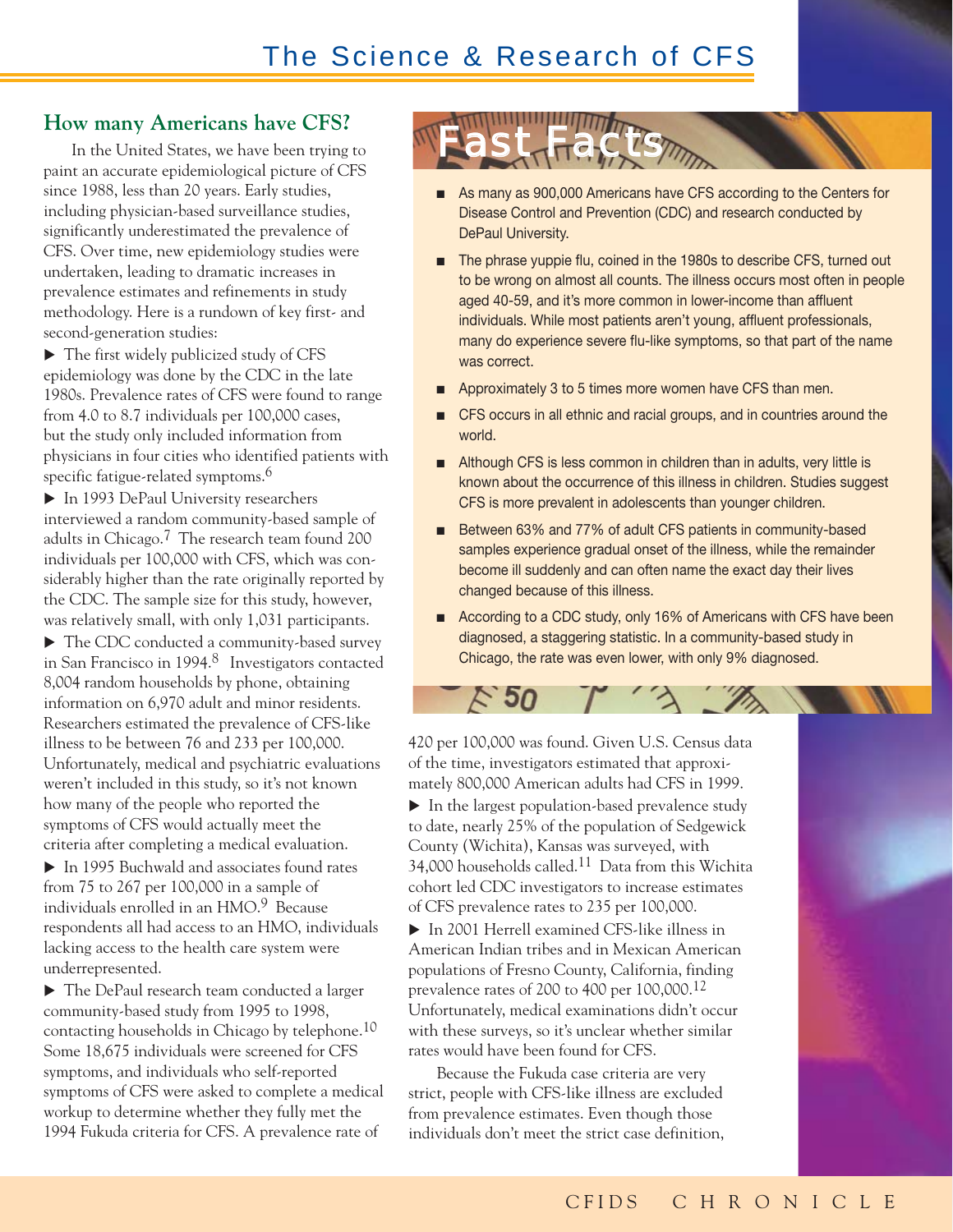#### **International Prevalence of CFS**

Chronic fatigue syndrome is found all over the world. Just like in the United States, CFS prevalence estimates vary dramatically. Here are some representative samples.

|                | Japan: 0.85 cases per 100,000 (Minowa and Jiamo, 1996)<br>1,500 cases per 100,000 (Kawakami, Iwata, Fujihara & Kitamura, 1998)                                                                                                                                                                                                                                                                                                                                                                                                            |
|----------------|-------------------------------------------------------------------------------------------------------------------------------------------------------------------------------------------------------------------------------------------------------------------------------------------------------------------------------------------------------------------------------------------------------------------------------------------------------------------------------------------------------------------------------------------|
|                | Hong Kong: 3,000 cases per 100,000 (Lee et al, 2000)                                                                                                                                                                                                                                                                                                                                                                                                                                                                                      |
|                | Australia: 37.1 cases per 100,000 (Lloyd, Hickie, Boughton, Spencer, Wakefield, 1990)<br>1,500 cases per 100,000 (Hickie, Koschera, Hadzi-Pavlovic, Bennett & Lloyd, 1999)                                                                                                                                                                                                                                                                                                                                                                |
|                | New Zealand: 127 cases per 100,000 (Murdoch, 1987)                                                                                                                                                                                                                                                                                                                                                                                                                                                                                        |
|                | Brazil: 2,000 cases per 100,000 (prolonged and severe fatigue, not CFS; Nacul et al, 1998)                                                                                                                                                                                                                                                                                                                                                                                                                                                |
| Great Britain: | 160 cases per 100,000 (David et al, 1990)<br>130 cases per 100,000 (Ho-Yen & McNamara, 1991)<br>2,500 cases per 100,000 (McDonald, David, Pelosi & Mann, 1993)<br>6 cases per 100,000 (Pawlikowska et al, 1994)<br>560 cases per 100,000 (Lawrie & Pelosi, 1995)<br>2,600 cases per 100,000 (with comorbid disorders; Wessely et al, 1997)<br>500 cases per 100,000 (excluding comorbid disorders; Wessely et al, 1997)<br>740 cases per 100,000 (Lawrie, Manders, Geddes & Pelosi, 1997)<br>800 cases per 100,000 (Viner & Hotopf, 2004) |
|                |                                                                                                                                                                                                                                                                                                                                                                                                                                                                                                                                           |

Netherlands: 112 cases per 100,000 (Bazelman et al, 1999)

Iceland: 1,400 cases per 100,000 (Lindal, Stefansson & Bergmann, 2002)

 $\text{tlay: } 9,500$  cases per  $100,000$  (Conti et al, 1994)



they are frequently as ill as people with the formal diagnosis. The CDC currently estimates there are up to 900,000 Americans with CFS and another 2.5 million with CFS-like illness.

While there is still a wide variation in prevalence estimates depending on study setting, methodology and other factors, it's clear that CFS is a common chronic illness and poses a significant public health burden on the United States. In fact, CFS is more common in this country than cervical cancer, AIDS or lung cancer.

#### **Demographic profile**

Chronic fatigue syndrome is more common among adults than children. Both the Chicago and Wichita studies estimate much lower prevalence in children and adolescents than among adults. In fact, the Chicago study didn't find any cases of CFS in the group of children aged 5 to 12,

and the prevalence for adolescents (aged 13 to 17) was 181 per 100,000. Among the pediatric sample in the Wichita study, researchers estimated the weighted prevalence of CFS to be 49 per 100,000 and found CFS-like prevalence rates to be 338 per 100,000.11 Many other estimates of child and adolescent CFS have not included medical examinations to appropriately diagnose the illness. (See page 42 for more on pediatric CFS.)

Among adults, women appear to be at much greater risk for CFS than men. In the Wichita study, prevalence estimates of both CFS and CFS-like illness for women were significantly higher than those for men. This supports previous findings in both the San Francisco and Chicago studies, as well as many others. In fact, it's estimated that women are three to five times more likely to have CFS than men. Furthermore, both the Wichita and Chicago studies estimate CFS prevalence to be highest among women aged 40 to 59, contrary to early studies which suggested younger women were more likely to have the illness.10,11

The first generation of prevalence studies obtained their samples by asking physicians and clinics to identify patients who had specific fatigue-related symptoms. Consequently, the majority of CFS cases identified were Caucasian women who were well-educated and middle- or high-income earners. Minorities and low-income individuals seem to have been underrepresented because these groups tend to have less access to the health-care system.13

However, later randomized community-based studies consistently show comparable or higher levels of CFS prevalence among minorities. For example, in the San Francisco study, Steele et al found that, relative to Caucasians, CFS-like illnesses were significantly elevated among African Americans and Native Americans.<sup>8</sup> In the Chicago study, investigators found that the prevalence of CFS was higher for Latinos and African Americans, with older Latino women reporting the highest relative severity of fatigue.10

The most recent U.S. studies also support these findings. For instance, in the CDC's Wichita cohort, rates of CFS were higher among African Americans than Caucasians.11 Similarly, when Herrell examined CFS-like illness in American Indian tribes and in Mexican American populations, the resulting prevalence rates of 200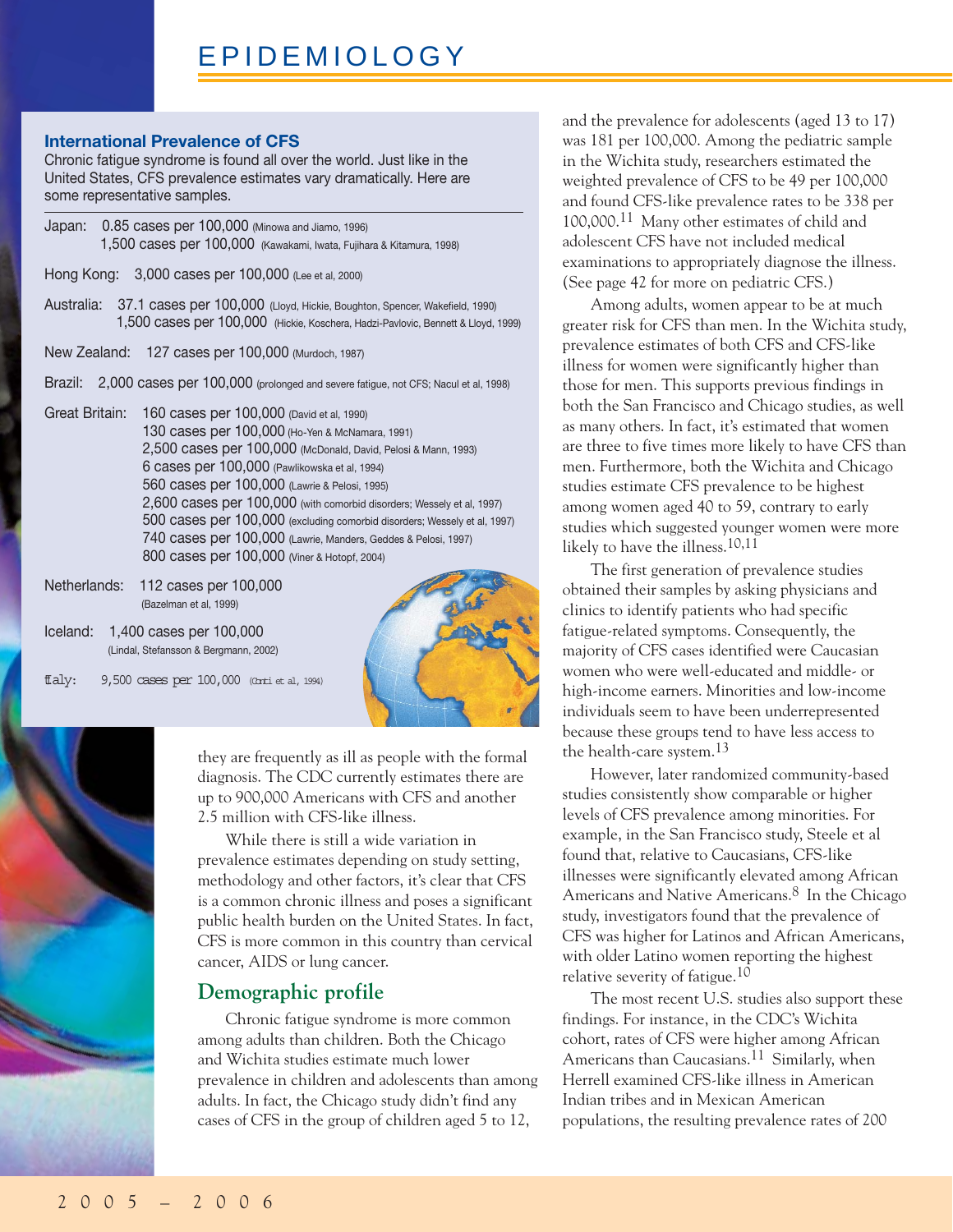## The Science & Research of CFS

to 400 per 100,000 clearly demonstrate this illness is found among different ethnic groups at levels at least equal to Caucasians.<sup>12</sup>

Socioeconomic factors also appear to play a role in the disease. The San Francisco study found that people with annual household incomes below \$40,000 had a higher prevalence of CFS-like illness. $8$  Similarly, in the Chicago study investigators found that individuals with lower educational and occupational status reported higher levels of fatigue than those with higher educational and occupational status.14 In fact, this study showed that subjects from the lowest socioeconomic group had significantly higher disability ratings than those from the highest group. More recently, Bierl et al reported on a national study suggesting that lower income and education were associated with higher levels of chronic fatigue.15

Interestingly, the data from the Chicago study also revealed no significant relationship between ethnicity and socioeconomic status (SES) among those with CFS, suggesting that ethnicity and SES are independent risk factors. In fact, when the effects of SES, gender, age, marital status and parental status were controlled, ethnicity alone didn't play a significant role in fatigue severity.10 Thus, higher prevalence rates and higher fatigue levels among lowincome groups might be due to environmental or psycho-social risk factors such as limited medical access, poor nutrition, unemployment, discrimination and other documented stressors—more than strict ethnicity.

#### **Illness presentation**

Chronic fatigue syndrome seems to present in two distinct ways—sudden (acute) or gradual onset. Interestingly, patients with sudden onset can often name the exact day they became ill, while patients with gradual onset become ill over a period of weeks, even months. Patients with sudden onset are more likely to experience symptoms of an infectious nature, including fever, sore throat, chills and tender lymph nodes.13,16 This suggests that sudden onset may be indicative of a viral/infectious

illness in this subset of CFS patients.

Research data on the percentage of patients who experience sudden versus gradual onset varies somewhat, but it's more consistent than some of the other epidemiological data. In the Chicago study, for instance, we found that 63% reported gradual onset of symptoms, while the Wichita cohort showed 77% of CFS patients with gradual onset.10,17 Population-based studies like these appear to have a higher percentage of gradual onset than tertiary care settings, where sudden onset is more common. There is also some evidence to suggest that the rate of acute onset may be higher in pediatric CFS than adult CFS.18,19

#### **What's the prognosis?**

How many people recover from CFS? Of those who fully recover, what characteristics do they have in common? How long does the illness last? Is there hope of recovery for people who have been sick a long time? All these questions are of vital interest to patients who are struggling with CFS and with uncertainty about the future. Although clinicians and researchers are also engaged with these questions, very few studies have taken place to give us a full picture of the long-term

course of the illness. CFS is characterized by a pattern of relapse

#### **Demographic characteristics of CFS in the U.S.**

| CHICAGO COHORT (1999)<br>Prevalence per 100,000                                      |                                 |
|--------------------------------------------------------------------------------------|---------------------------------|
| AGE<br>18-29<br>30-39<br>$40 - 49$<br>50-59<br>$60+$                                 | 315<br>412<br>805<br>413<br>354 |
| <b>RACE</b><br>White<br>Latino<br>African American<br>Other                          | 318<br>726<br>337<br>491        |
| <b>OCCUPATION</b><br>Unskilled/semiskilled<br><b>Skilled worker</b><br>Professional  | 486<br>701<br>325               |
| WICHITA COHORT (2003)<br>Prevalence per 100,000                                      |                                 |
| AGE<br>18-29<br>30-39<br>$40 - 49$<br>50-59<br>60-69                                 | 50<br>183<br>465<br>501<br>130  |
| RACE<br>White<br>Nonwhite                                                            | 224<br>300                      |
| <b>HOUSEHOLD INCOME</b><br>\$20,000 or less<br>\$20,000-\$40,000<br>\$40,001 or more | 202<br>280<br>233               |
|                                                                                      |                                 |

 $\overline{R}$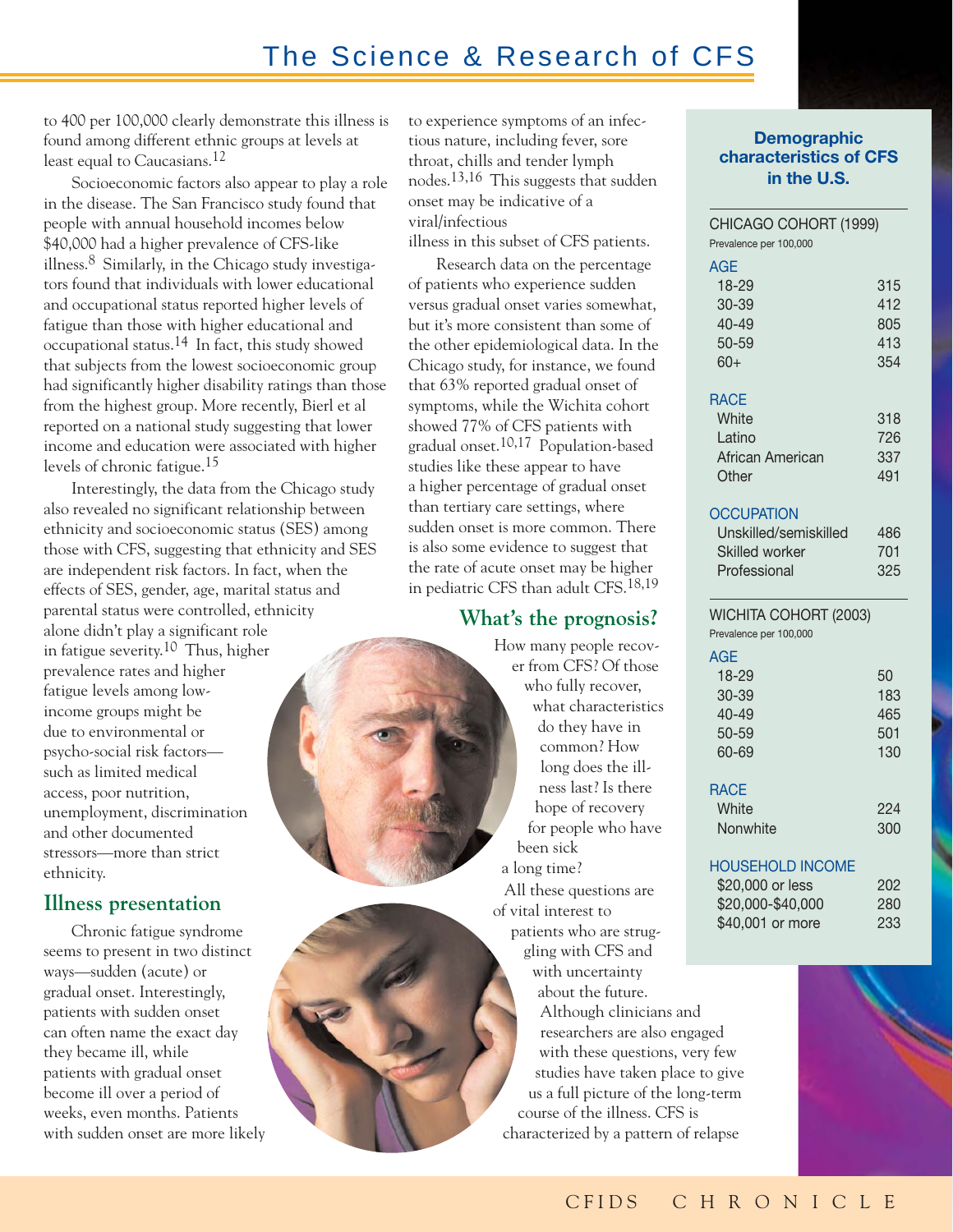#### **The High Cost of CFS**

With an illness as prevalent as CFS, the economic cost can be staggering. According to a 2004 CDC study, the illness costs every American with CFS about \$20,000 a year in lost earnings and productivity. This means CFS costs the United States \$9.1 billion a year, not counting the cost of health care or disability benefits.

The study authors conclude, "The extent of the burden indicates that continued research to determine the cause of and potential therapies for CFS could provide substantial benefit both for individual patients and for the nation."



and remission over long periods of time, making it even more difficult to assess recovery rates, illness duration and factors that may contribute to better health outcomes.

It's still not clear how long the illness lasts in most people. What we do know is that some people are sick with CFS for less than 2 years, while others are ill for decades. The median duration of CFS was 2.9 years in the Chicago study, while CFS subjects in the CDC's Wichita cohort had been sick anywhere from 8 months to 44 years, with a median illness duration of 7.3 years.10,11,16

Full recovery from CFS appears to be rare in adults, with an average of only 5% to 10% of subjects sustaining total remission.<sup>17</sup> The picture for partial remission and improvement in symptoms is not as bleak, although the percentage of CFS patients who experiences partial remission varies from study to study. A 2005 article published in *Occupational Medicine,* which reviewed 28 CFS studies, found that improvement rates varied from 8% to 63%, with a median of 39.5% of CFS patients improving during follow-up.

One of the reasons the data varies so much is

that there is still no standard definition of short versus long duration, or of recovery. Some studies use self-reported recovery, others measure vitality, level of physical functioning and/or symptom severity to define recovery or improvement. Recovery rates may also vary according to the duration of the follow-up period. The 2005 review of CFS studies mentioned above reveals that the duration of follow-up may be quite important in recovery data. Given the relapsing-remitting pattern of the illness, some patients may be in remission at follow-up, suggesting their illness duration is shorter than it actually is unless the follow-up period extends for a period of years and detects any relapses.

"The literature on prognosis of adult CFS has been contradictory because of differing diagnostic criteria before 1988 and variations in the definition of improvement," says David Bell, MD, of Primary Care Pediatrics. "Because CFS has no objective markers to validate symptom severity, subjective impressions are relied on to assess outcome and are subject to both exaggeration and denial, depending on the coping style of participants."

Even murkier are determinations about what factors influence prognosis. Older age at illness onset, greater symptom severity, gradual onset, longer duration of illness, depression, less education, being unemployed, higher use of sedating and antidepressant drugs, poor coping skills and a belief that the illness is due to physical not psychological causes have all been implicated as possible risk factors for a poorer outcome.

Unfortunately, results haven't been consistent across studies. Perhaps the most which can be said at this time is that the most consistent factors identified so far that *may* lead to a better prognosis

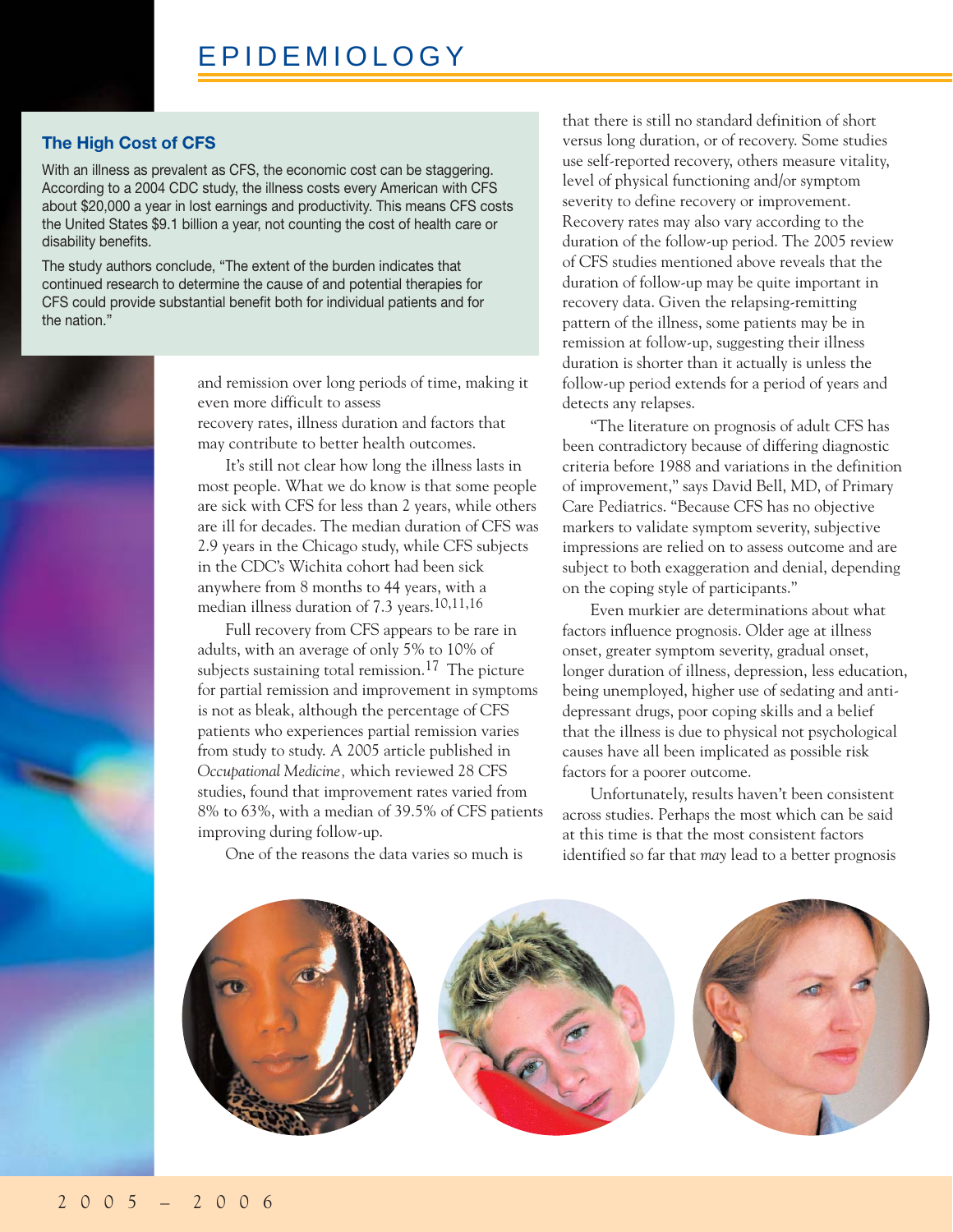include shorter duration of illness, younger age at onset, milder fatigue/illness severity and the absence of psychiatric illnesses.

As sketchy as this prognosis data is, there are important clinical implications. For instance, enough studies agree that illness/symptom severity is a risk factor for clinicians to conclude that helping CFS patients manage symptoms is an important goal. Similarly, clinicians may want to consider evidence from studies such as the CDC's 2003 population-based study, which found that delayed diagnosis may be a risk factor for poor prognosis.11 James Jones, MD, of the CDC explains, "In the CDC's research to date on the clinical course of CFS, patients who were ill for two years or less were more likely to improve, making early detection and treatment of CFS of utmost importance. The longer a person is ill before diagnosis, the more complicated the course of the illness appears to be."

"In the CDC's research to date on the clinical course of CFS, patients who were ill for two years or less were more likely to improve, making early detection and treatment of CFS of utmost importance. The longer a person is ill before diagnosis, the more complicated the course of the illness appears to be."

> **—DR. JAMES JONES, CENTERS FOR DISEASE CONTROL AND PREVENTION**

#### **Moving forward**

We can now see the basic shape of the face of CFS in the United States, but the features need to come into sharper focus for us to understand CFS and formulate an effective response to an illness that constitutes a major public health concern.

For instance, research suggests that subtyping individuals with CFS for research purposes may be particularly useful in understanding CFS (see page 5). There is also a vital need to examine the course of CFS over time, particularly in random, community-based, multiethnic populations. We need to determine the natural history of CFS in

## **ON THE FRONTIER 4**

#### **New Studies Will Advance Understanding of CFS**

DePaul University researchers and the CDC are responsible for much of what we know about the epidemiology of CFS in the U.S. They are again on the frontier of research with two new studies.

Dr. Leonard Jason and his DePaul University colleagues were recently awarded an NIH grant to revisit their community-based Chicago cohort to conduct a follow-up study of CFS progression and prognosis. Research began in the fall of 2005 on this first large study to focus specifically on the long-term course of CFS.

In September 2005 the CDC finished gathering data from 13 counties in Georgia. More than 7,000 people completed a telephone survey and 700 of them visited the CDC's clinics in northeast Atlanta or Macon to provide investigators with a rich set of data on the CFS patients identified. The CDC and Emory University researchers will use the data to estimate the prevalence of CFS, better pinpoint the exact nature of symptoms and develop control and prevention strategies.

longitudinal cohorts that include socioeconomically diverse samples so we can determine the long-term course of the illness and identify risk factors for poor prognosis. We also need community-based studies to better estimate the prevalence and incidence of pediatric CFS and determine how it compares to adult CFS in onset, symptom severity, psychosocial factors, prognosis and other variables.

We have learned an enormous amount about the epidemiology of CFS in the past two decades. First- and second-generation studies have led us to continually assess and refine the face of CFS. Now it's time for the next generation of studies. ■